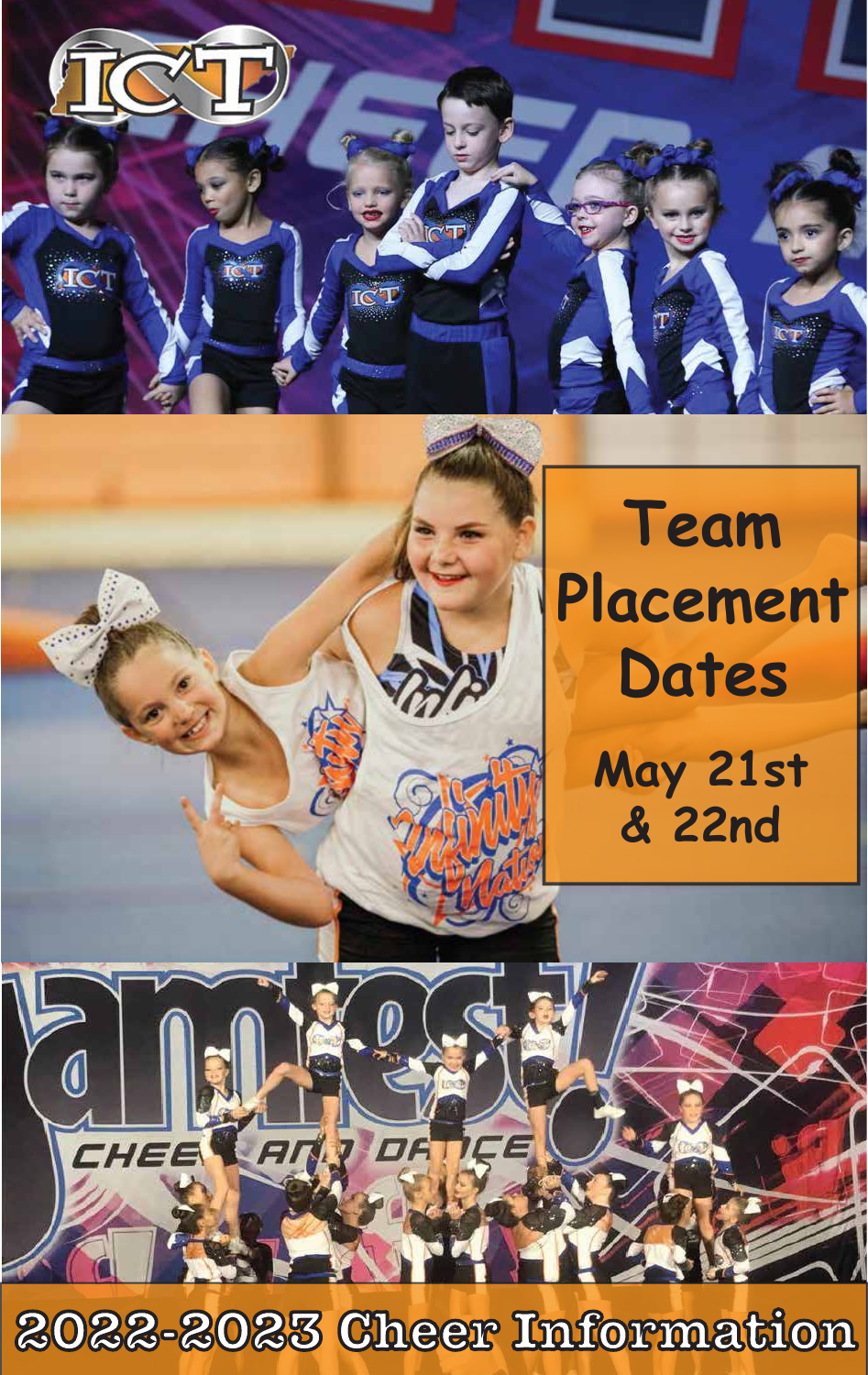## Evaluation Information

Each cheerleader will attend an evaluation clinic where they will be evaluated on tumbling, jumps, dance and stunt skills.

Team placements will be based on age and overall abilities across all skill sets. In some cases, an athlete may not have the required minimum tumbling skills to make a certain level team, but possess other skills that would be beneficial to a certain team. Team rosters will be compromised of members whose talents provide the best chances for success at competition.

We have 2 days of evaluation clinics available. You must attend one clinic, but you are welcome to attend both. If you are unable to attend, please call or see the front desk to schedule a private placement.



# Evaluation Pricing



**Early Rate: \$35 (Before May 1st)**

**On Time Rate: \$45 (On or after May 1st)**

**To register, scan qr code or visit https://app.iclasspro.com/portal/infinityct**

**May 21st-22nd**

**Team Placement Dates & Times!**

Ages 4-6: 1:30-2:30 Ages 7-9: 2:30-4:00 Ages 10 & Up: 4:00-5:30

438 Kelly Lane<br>Clarksville, TN 37040 like us on facebook.



931-572-0089 info@clarksville-tumbling.com follow us on **O** Instagram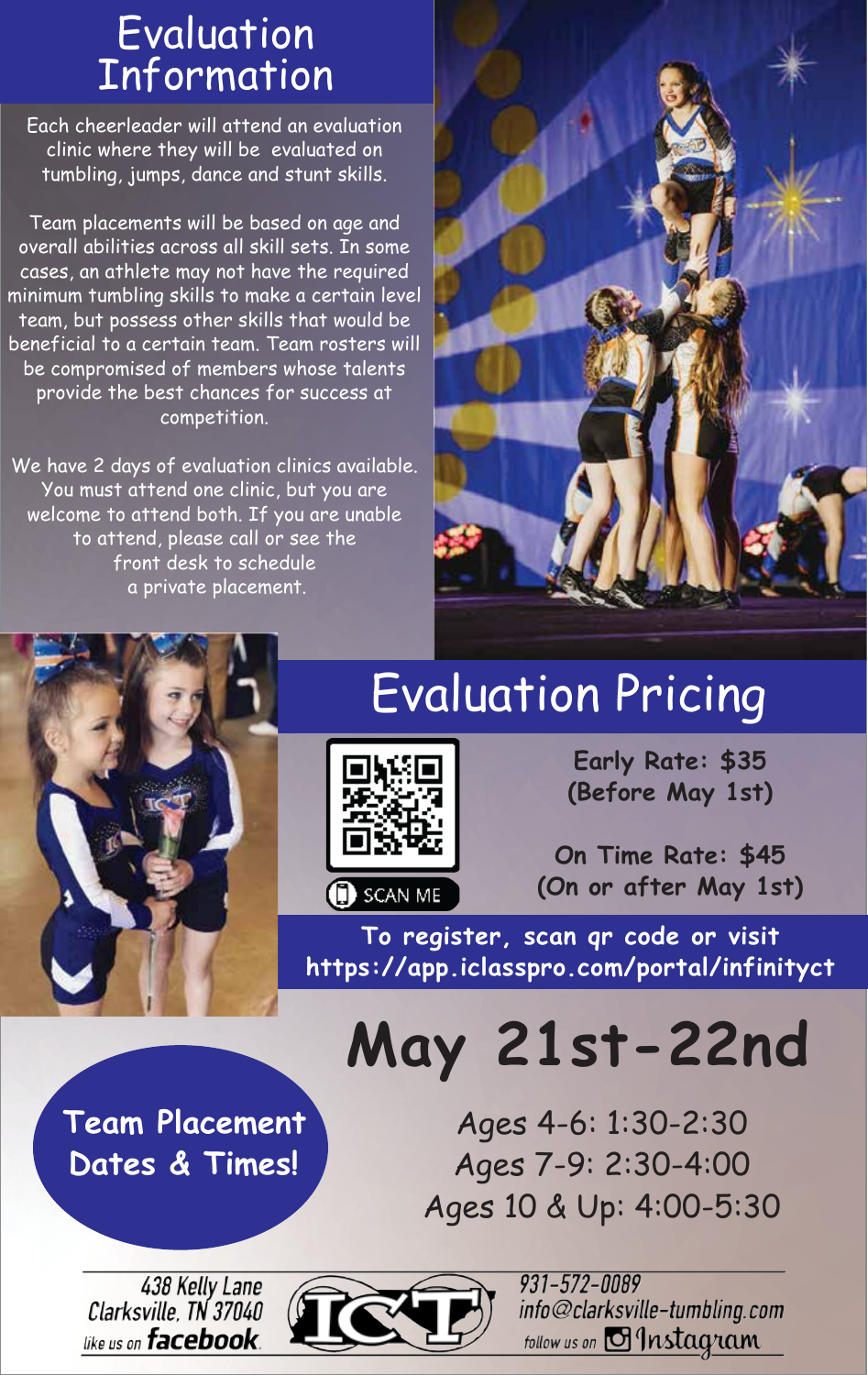### What to bring to Evaluations?

**Parent** -Child's Birth Certificate -Driver's License -Registration Fee

**Cheerleader** 

- -Sneakers
- -Athletic Clothing
- -Hair Pulled Back

#### How can I prepare?



Private Lessons: Contact the front desk and schedule a tumbling, stunt or cheer private lesson. Lessons range from \$25-\$50.

Open Gym: Join us on Tuesdays from 7-8pm. Cost is \$10 for members and \$12 for non-members.





# Team Announcement Week

## May 25th-May 31st

During announcement week, ICT Coaches will hand deliver team announcements as well as summer practice and choreography information to each cheerleader's doorstep.

438 Kelly Lane<br>Clarksville, TN 37040 like us on facebook.



931-572-0089 info@clarksville-tumbling.com follow us on **O** Instagram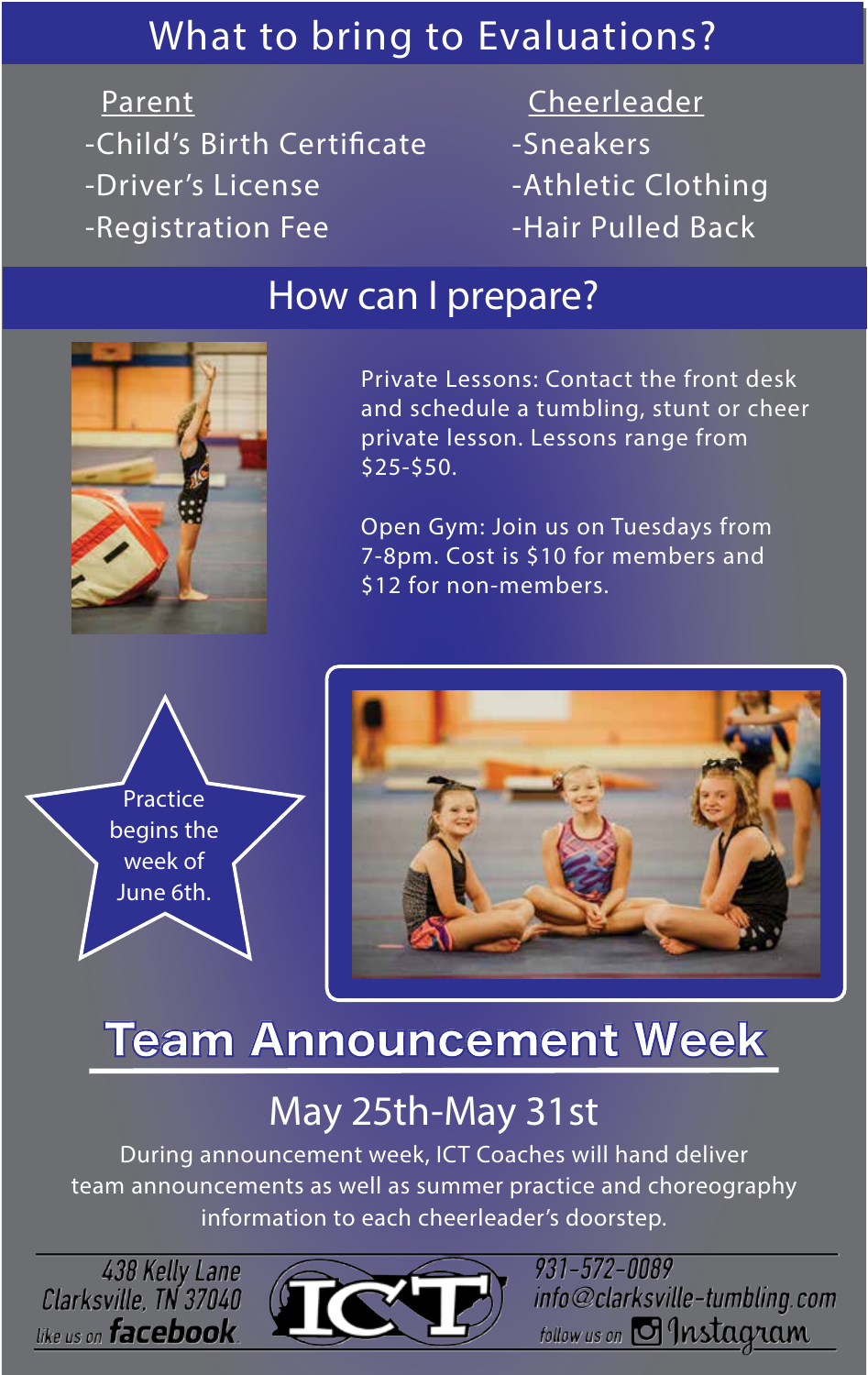# Age Groups

#### Birth Year

Totally Tiny: 2015-2019

Mini: 2013-2014

Youth: 2010-2012

Junior: 2006-2009

Senior: 2003-2005

\*Age groups may be combined.

# Program Options

This program is perfect for those looking for an introduction to cheerleading. This program is geared for ages 4-12. The Classic Season runs August-January. Cheerleaders will perform a 1.5 minute routine packed with stunts, dance, jumps and<br>tumbling. Classic teams will compete in the Novice Division. Teams are graded, not ranked.

Classic teams will compete at local competitions. Some cittes include Nashville, TN, Clarksville, TN & Paducah, KY.

The Competition Schedule will be released in September.

# Classic Deluxe

This program is perfect for those looking for more. This program is geared for ages 6-18. The Deluxe Season runs June-April. Cheerleaders will perform a 2 minute routine packed with stunts, dance, jumps and tumbling. Deluxe teams will compete in the Prep Division.

Deluxe teams will compete at local competitions and one travel event. Local events include Nashville, TN, Clarksville, TN & Evansville, IN.

Our travel event for the 22-23 season will be held in Gatlinburg, TN OR Louisville, KY.

The Competition Schedule will be released in September.

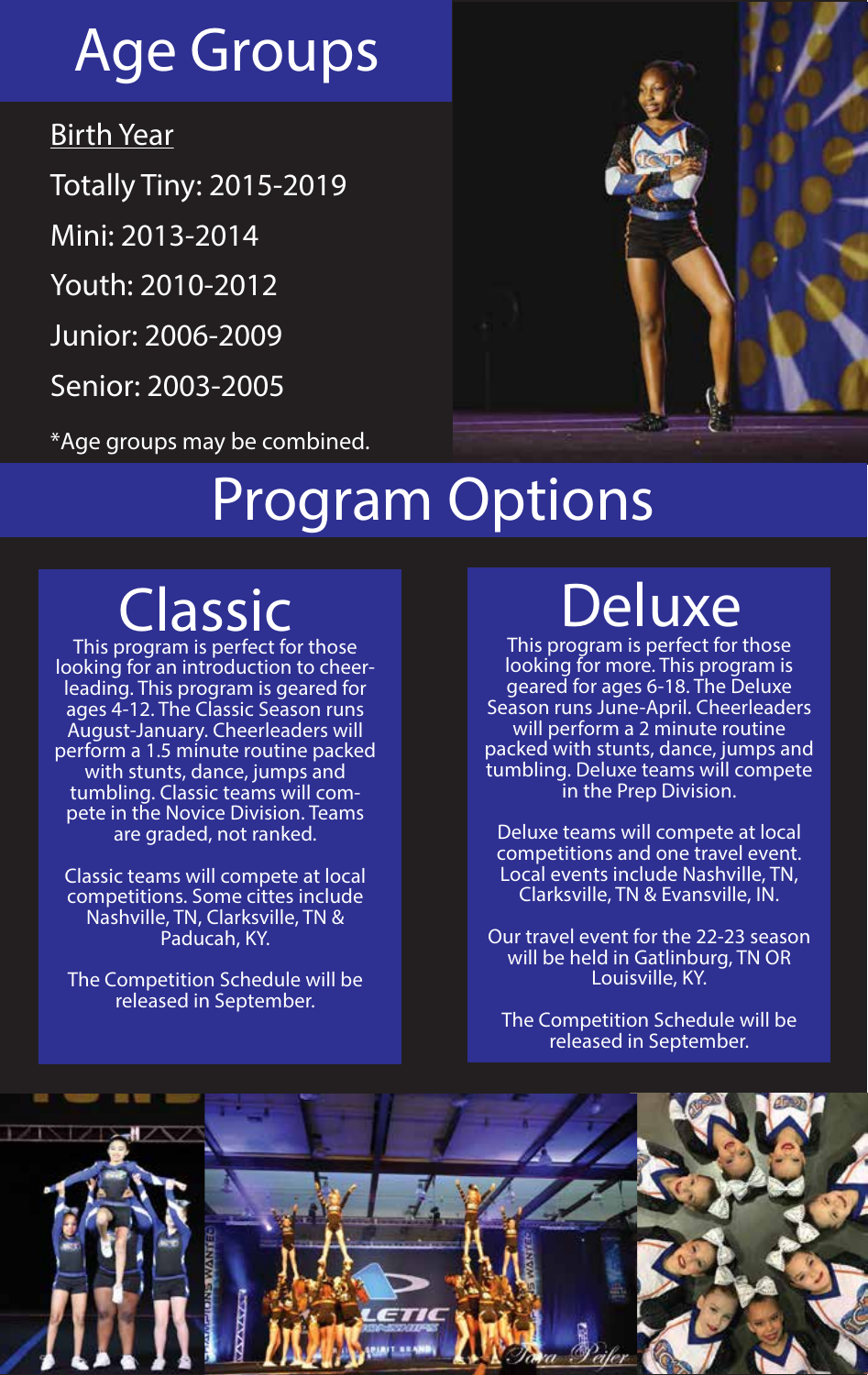# Practice

#### Championships are won at practice, not competition.

#### Deluxe- 2 Hour Team Practice 1 Day/Week Classic- 1 Hour Team Practice 1 Day/Week

Tumbling- All athletes will take a level appropriate tumbling class. Parent's can schedule this class at the front desk.

Flex Zone- Flexibility Class available to all athletes. We highly reccommend flyers take this class.

Extra Practice- Practices may be added throughout the season. We will have an extra practice before every competition. This is called "Program Practice".

Practice Viewing- All practices longer than 1 hour are closed. Parents are welcome to stay on site in our front lobby.



#### **Choreography**

Deluxe teams will have routine choreography in August. The exact schedule typically comes out in June. Choreography is mandatory. This is where athletes will learn the routine they compete all season.

Classic Teams will learn their routines during practice.

### Practice Gear

Athletes must wear the designated team practice uniform beginning in August 2022. If an athlete is not wearing the correct practice uniform, he or she is required to purchase a new set. Any extra practice gear will be charged to the card on file.

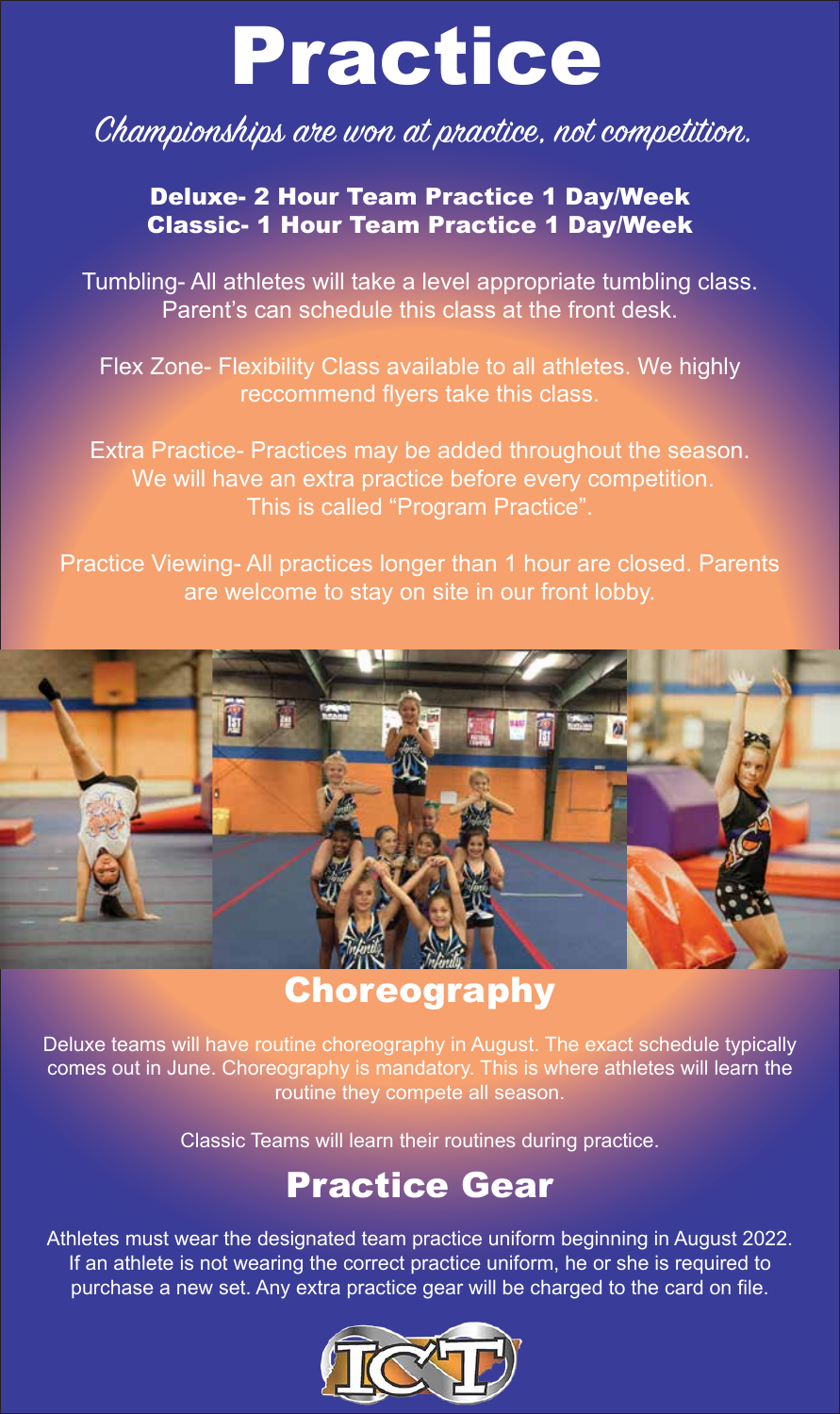### Attendance

All forseen absences must be emailed to the front desk (info@clarksville-tumbling.com) 2 weeks in advance. If your child needs to miss practice the day of practice, please call the gym at 931-572-0089.

**Summer Practice:** Athletes should attend summer practices when possible, however summer practices are designed to accomodate things like family vacations, camp, visition, etc. We do not have an attendance policy in the summer.

**Competition Season Practice:** Competition Season begins August 2022 and goes through April 2023. During competition season, practice is mandatory. We do not differentiate between excused and unexcused absences. Once a cheerleader reaches 5 absences, he or she may lose a choreography spot, sit out a competition or be placed on a team with a smaller time commitment.

All practices the week before a competition are mandatory. No exceptions. If an athletes misses practice during this time, they may forfeit their oppertunity to compete that week.

**Competition:** Competitions are mandatory. Missing a competition will result in immediate dismissal from the program.

### **USASF Certified Gym**

The mission of the United States All Star Federation (USASF) is "to support and enrich the lives of our All Star Athletes and Members. We provide consistent rules, strive for a safe environment for our athletes, drive competitive excellence , and promote a positive image for the sport". Each athlete within the ICT Program will be required to become a member of the USASF. More information can be found at www.usasf.net.





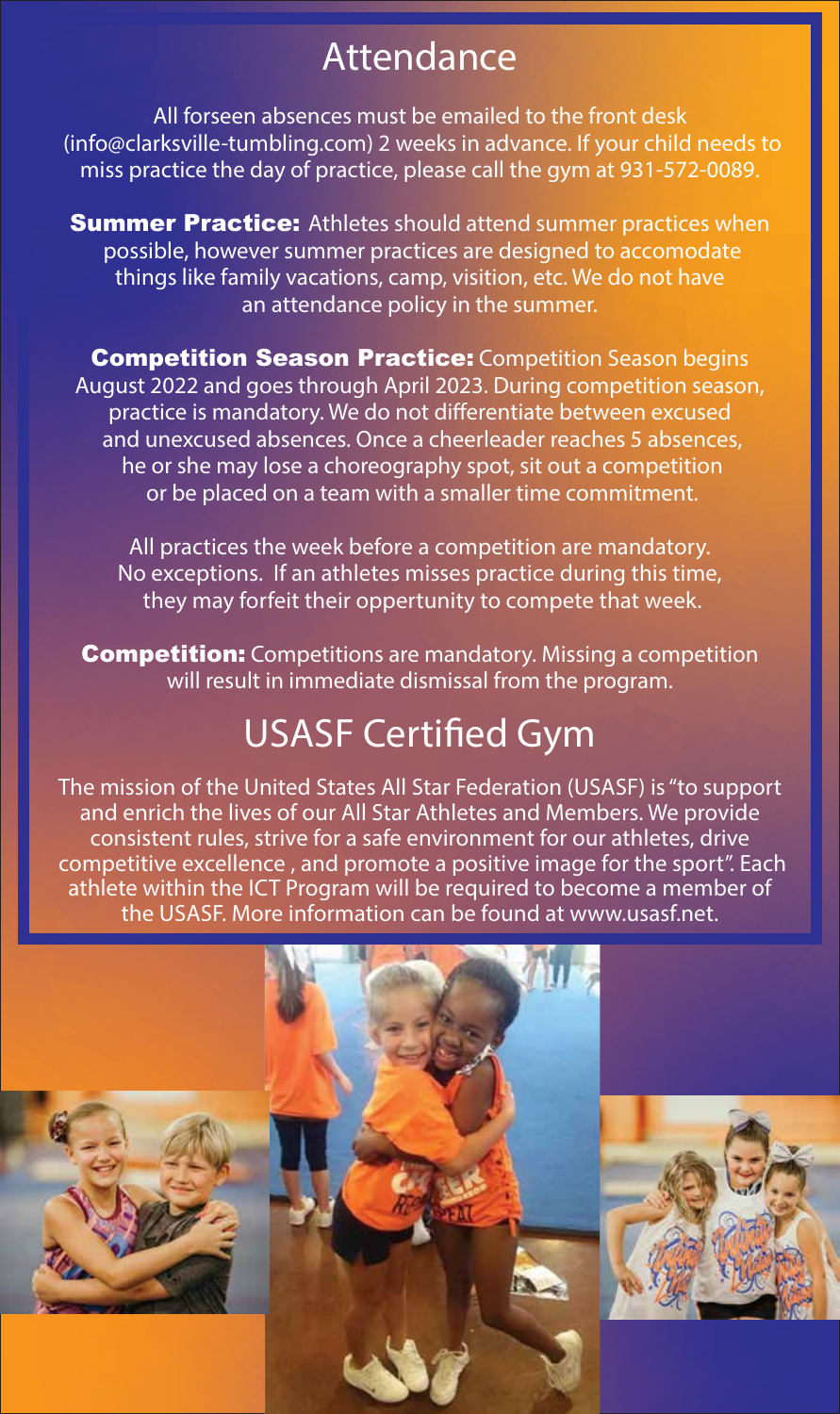### **Infinity "Team" Policy**

Members of ICT agree to put their team ahead of the individual athlete.

#### Our motto is PROGRAM > TEAM > INDIVIDUAL.

 If it is in the best interest of the program, an athlete or coach may be moved from one team to another team in age or level appropriate divisions. Please be mindful of the fact that routine positions are always fluid and never absolutely "set in stone". Athletes will naturally progress over time, some more rapidly than others. ICT recognizes and rewards hard work and dedication. Therefore, it is not safe to assume that because your athlete is doing a certain role in the routine during summer months and even at the time of choreography that he or she will be doing the same thing at the end of the season.

#### **Practice Expectations**

- 1. Cheer shoes must be worn to all team practices.
- 2. Proper practice gear must be worn.
- (Sports bra or leotard is recommended under practice gear)
- 3. Hair should be pulled up.
- 4. Cell phones must be on silent in your bag.
- 5. Bags should be left in the cubbies.
- 6. No jewelry.
- 7. Only water is allowed on the floor.
- 8. All cheerleaders should bring a water bottle to practice.
- 9. Cheerleaders should arrive to practice on time.
- 10. Cheerleaders should be picked up on time. If you are running late, please call the front desk.



#### Communications

In order to have a great season, communication is very important. All information about practice & competition schedules as well as extra practices, fundraisers and any other gym information will be emailed and posted on team facebook pages. Email is our main source of communication. Please check your email often for important team information. Below is a list of our communication lines.

Email- Again, this is our main source of cummunication. We email all information as soon as it is available. Please be sure to provide a valid email address that you check in order to receive all important information. If you do not check your email, you will be out of the loop on what is going on in the gym.

Texting App-We often send out short quick updates through our texting app. As our teams are set up, we will pass out the information you need to text in forder to be included on the list.

Team Facebook Page- Each team will have a team facebook page for parents. We will post information here as well. This is a great place to share practice and competition photos too.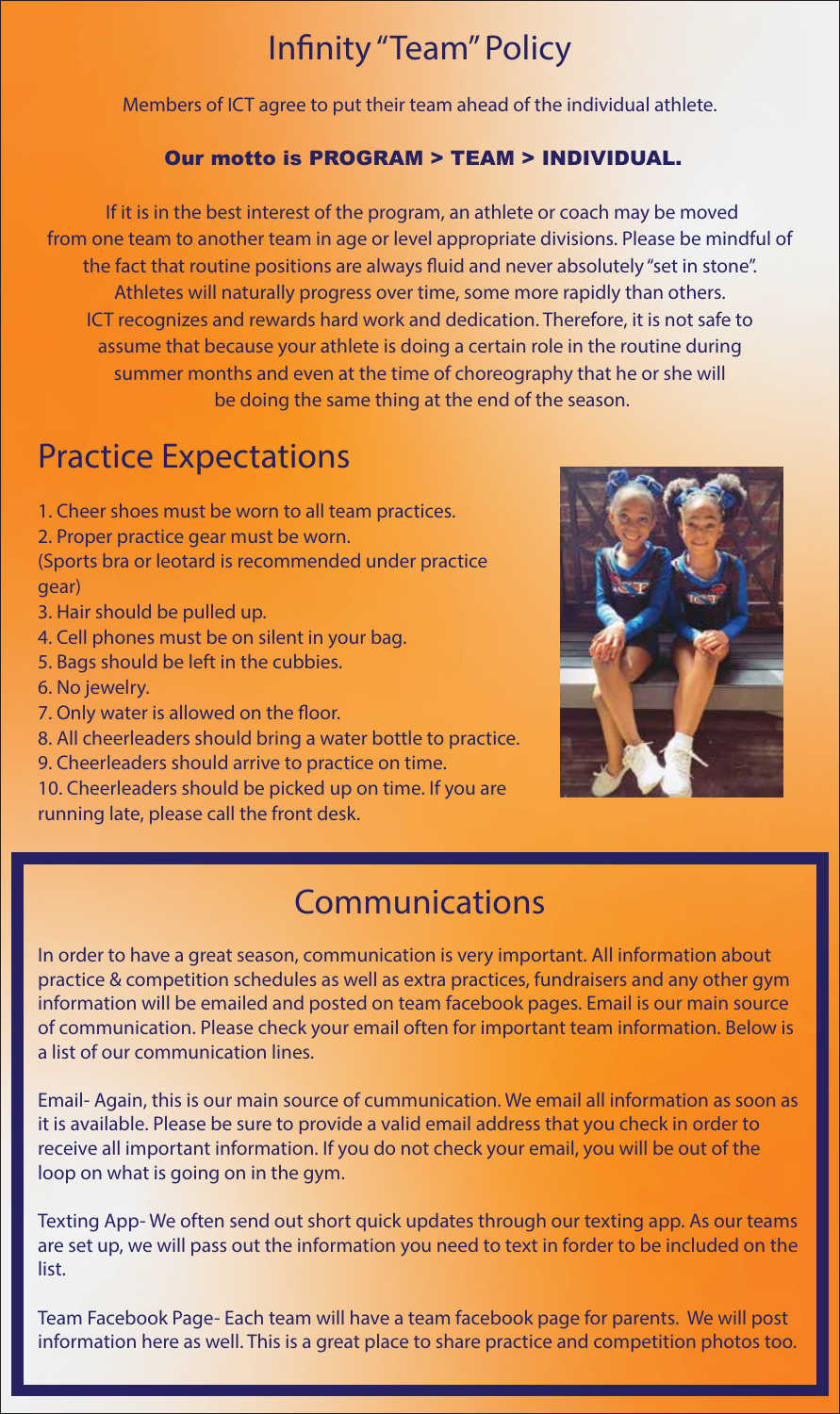#### Competition Expectations

1.Cheerleaders should arrive early to competitions.

2. Parents should sit in an area with other ICT families. This makes it easier for the athletes to keep their schedules and build team spirit.

3. Competitions are all day events, plan your calendar accordingly.

4. Each cheerleader is required to have a suitable chaperone at all competitions and

appearances.

5. Information regarding arrival time, performance time, etc will be emailed as soon as the information becomes available. This is typically on the Tursday prior to the event.

- 6. Cheerleaders will arrive on time and ready to compete based on the ICT schedule. It is not the responsibility of ICT staff to do hair, make-up, etc.
- 7. Cheerleaders should have proper undergarments that do not show, while in uniform. 8. When the entire team has checked in and is competition ready, the coaches will then
- take the team to warmups. This may be earlier than listed on the master schedule.
- 9. Parents and other spectators are not allowed in the warm-up room at any competition for any reason.
- 10. When cheerleaders meet for awards, they should be in full uniform including shoes and bow.

11. No cell phones in warm ups or awards.

12. All athletes should attend their awards ceremony. Any awards given will be forfeited if the athlete is not there.

13. Remember, you represent Infinity Cheer & Tumbling at all times. Any unsportsman-like conduct will not be tolerated. This rule applies to athletes, parents and fans. 14. Neither parents nor athletes shall contact competition companies. All questions or concerns must be directed to ICT.

15. Good Sportsmanship, polite manners and a kind disposition are essential at all competitions. ICT prides itself on setting a high standard of behavior. This includes respecting your coaches, team parents and other competitors. Show class, have pride and display character.

#### Competition Dress Code

Athletes have a few options that may be worn during competition. Please have hair and make up completed BEFORE your meet time. Cheer shoes should be worn the entire time. No Jewelry is permitted at competition.

> Acceptable Competition Day Attire 1. Full Uniform (Must be worn from "Meet Time" to "Awards" 2. Official ICT Warmup 3. ICT Team Jersey 4. Official ICT T-shirt and matching pants/shorts.

### ICT Cheer or Fan Apparel

1. All ICT apparel should be ordered through the Proshop. 2. To protect the integrity of our brand, no parent, athlete, or fan is permitted to use ICT logos without permission from the owner. This includes but is not limited to: Team names, mascot, logos, ICT logo or any gym initials.

> If you have an apparel idea, please email it to the owner. (brooke@clarksville-tumbling.com)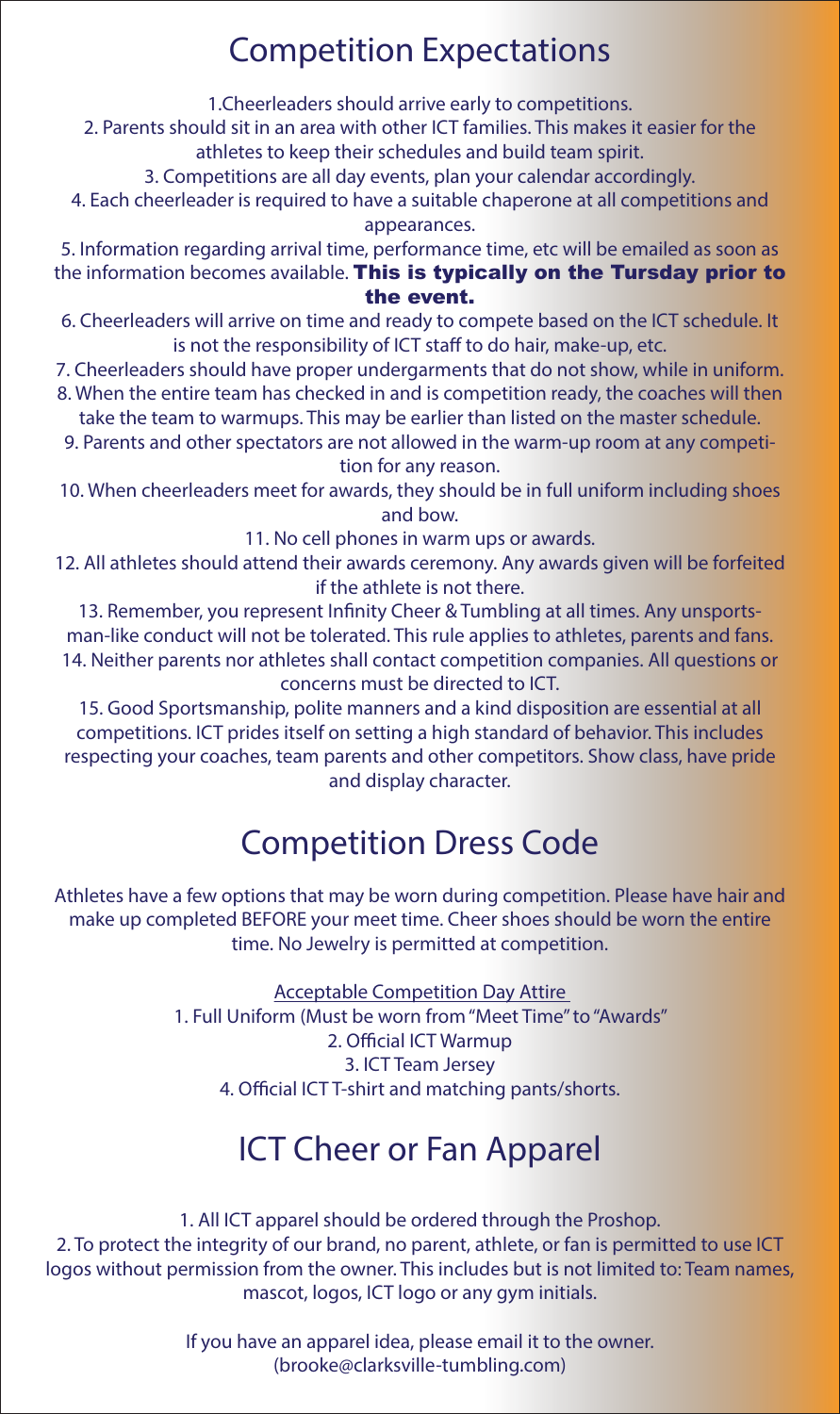### Role of the Gym & Staff

Our Staff at ICT is highly trained, motivated and invested in the success of all of our athletes. You can expect the following from us:

1. We coach for the love of the sport and the athlete.

2. We show integrity and lead by example.

3. We demonstrate a positive coaching style.

4. We remain safe and realistic with athlete progression while also challenging the athlete to reach her or his highest potential.

5. We strive to provide a fun, safe and overall positive experience for your athlete, while focusing on the importance of healthy competition.

#### Role of the Cheerleader

We expect the following from all athletes in the gym and at competitions, as well as in the community and on social media:

1. You cheer for FUN!

2. You are gracious when you win and when you don't.

3. You will show good sportsmanship and class at all times.

4. You are expected to be respectful to staff, parents and teammates, both in the gym and at competitions. Inappropriate behavior can result in expulsion from practice or immediate

dismissal from the team.

5. You will put the team first.

6. You are expected to be accountable for your own actions.

7. You will refrain from using any social media networking, messaging services or electronic media to distribute negative or inapporpriate information that could be detrimental to yourself, your family, and the ICT reputation in any way. These are grounds for immediate dismissal from the program.

8. Athletes will not text or call coaches on their personal cell phone. They will contact staff members through the gym phone or email.

#### Role of the Parent

We expect parents to do the following:

1. Parents should do everything possible to make the athletic experience positive for your child and others.

2. Parents should view the routine with TEAM goals in mind.

3. Parents should be an encourager. Encourage athletes to keep their perspective in both victoryh and defeat.

4. Parents should BE YOUR CHILD'S BIGGEST CHEERLEADER!

5. Parents should encourage their cheerleader to always treat fellow teammates, parents, coaches, and ICT staff with respect.

6. Parents will not express their opinions during practice or coach their child from the sideline.

7. Parents will not use social media, networking, messaging services or electronic media to distribute negative or inappropriate information that could be detrimental to any child, parent, and the ICT reputation in any way. These are grounds for immediate dismissal from the

program.

8. Parents should not listen, participate or instigate idle worthless gossip. It is a detriment to team unity and chemistry.

9. Parents are responsible for their athlete's activities and behavior at all events. 10. Parents must understand that competitions are a time for the athlete to focus and should be fully committed to the team and ICT through the end of the event.

11. If a parent/guardian cannot attend an event, they will arrange for another ICT parent or responsible adult to travel with your athlete to and from the event, and to be responsible for the athlete during the entire event.

12. Parents will not text or call coaches on their personal cell phone. They will contact sta members through the gym phone or email.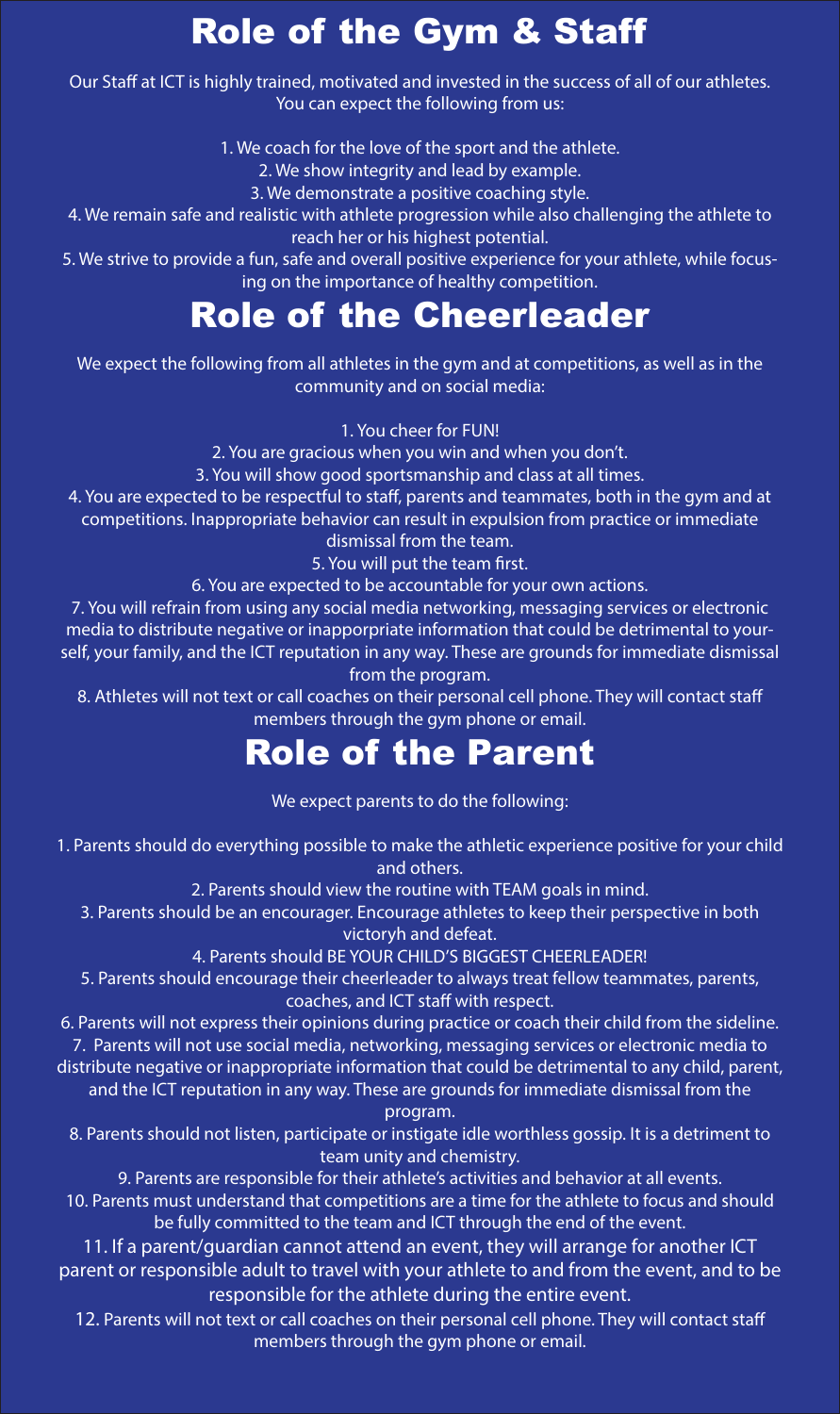#### **Travel**

Travel fees are not included in the monthly payments. You will be responsible for transportation for your athlete. ICT Staff will not be responsible for finding a way to practice, competitions or performances for your athlete.

#### Gym Closings or No Team Practices

July 4th-8th: Summer Break \*September 5th: Labor Day October 10th-14th: Fall Break October 29th: T&T Meet November 24th: Thanksgiving December 23rd-January 4th: Christmas Break \*March 6th-10th: Spring Break

\*We will have tumbling classes on these days.



#### Quitting/Rechoreography Fee

Our Program requires a commitment from the athletes, parents, families, and coaches. To help ensure this level of dedication, we have implemented a fee charged to any athlete who quits his or her team after they join the team. The amount is \$250 for Classic Team Members and \$500 for Deluxe Team Members. The total will immediately be applied to your account and will be autodrafted from your card on file upon quitting. If your auto-pay declines these fees, you will be turned over to our attorney for collections. You will also be responsible for paying ICT's attorney fees for this process. In addition to this fee, you will also be responsible for the next 3 monthly installments. This does not apply to anyone who moves more than 50 miles away.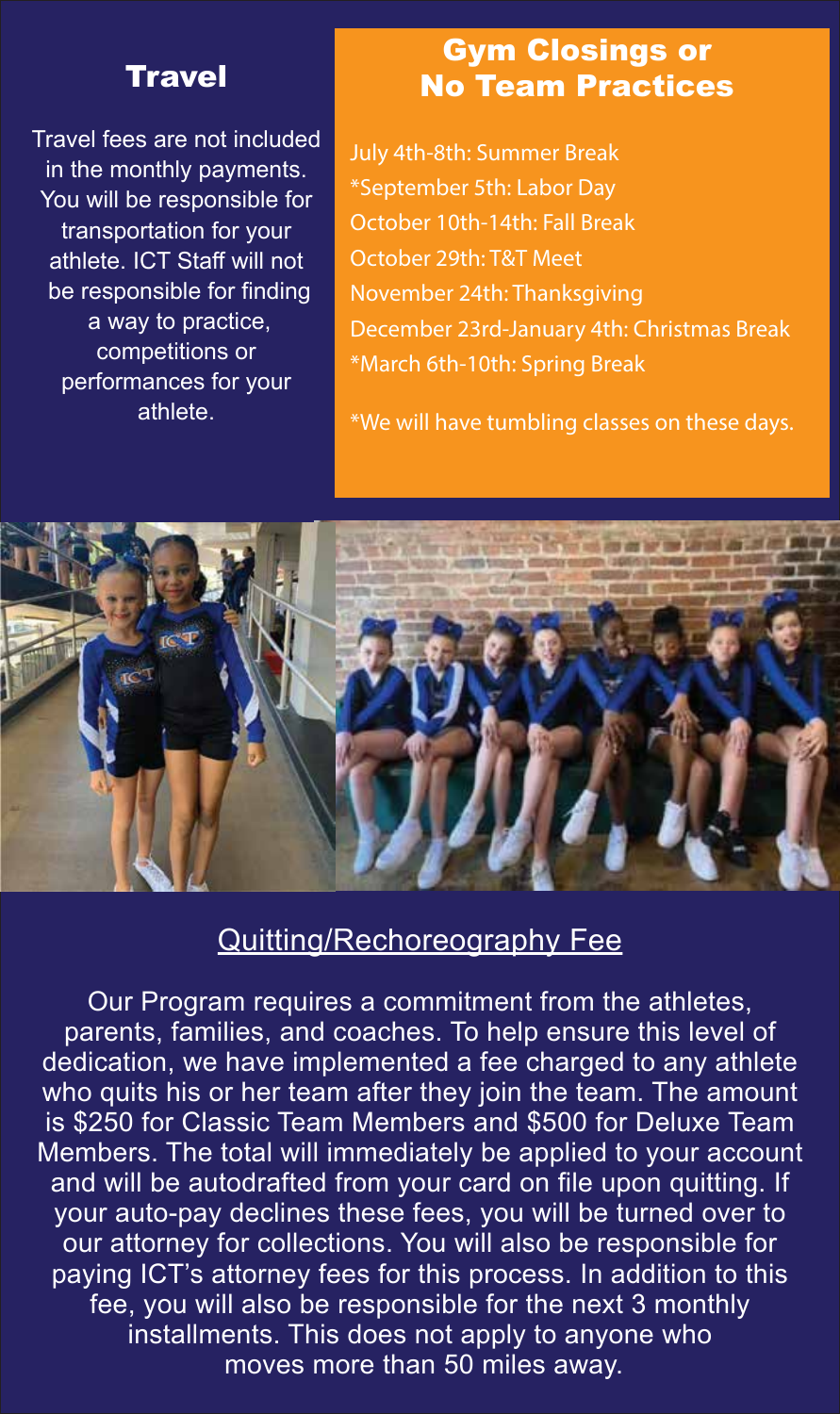

# Competition Schedule

| <b>Classic</b> |                                  |                           |  |
|----------------|----------------------------------|---------------------------|--|
| Date           | Location                         | Venue                     |  |
| November       | Clarksville, TN                  | Infinity Cheer & Tumbling |  |
| December       | Nashville, TN                    | Music City Center         |  |
| January        | Nashville, TN                    | Municipal Auditorium      |  |
| <b>Deluxe</b>  |                                  |                           |  |
| November       | Clarksville, TN                  | Infinity Cheer & Tumbling |  |
| December       | Nashville, TN                    | Music City Center         |  |
| January        | TBA                              | <b>TBA</b>                |  |
| February       | Evansville, IN                   | Ford Center               |  |
| March          | Gatlinburg, TN or Louisville, KY | <b>TBA</b>                |  |
| April          | Franklin, TN                     | <b>TBA</b>                |  |
| April          | Clarksville, TN                  | Infinity Cheer & Tumbling |  |